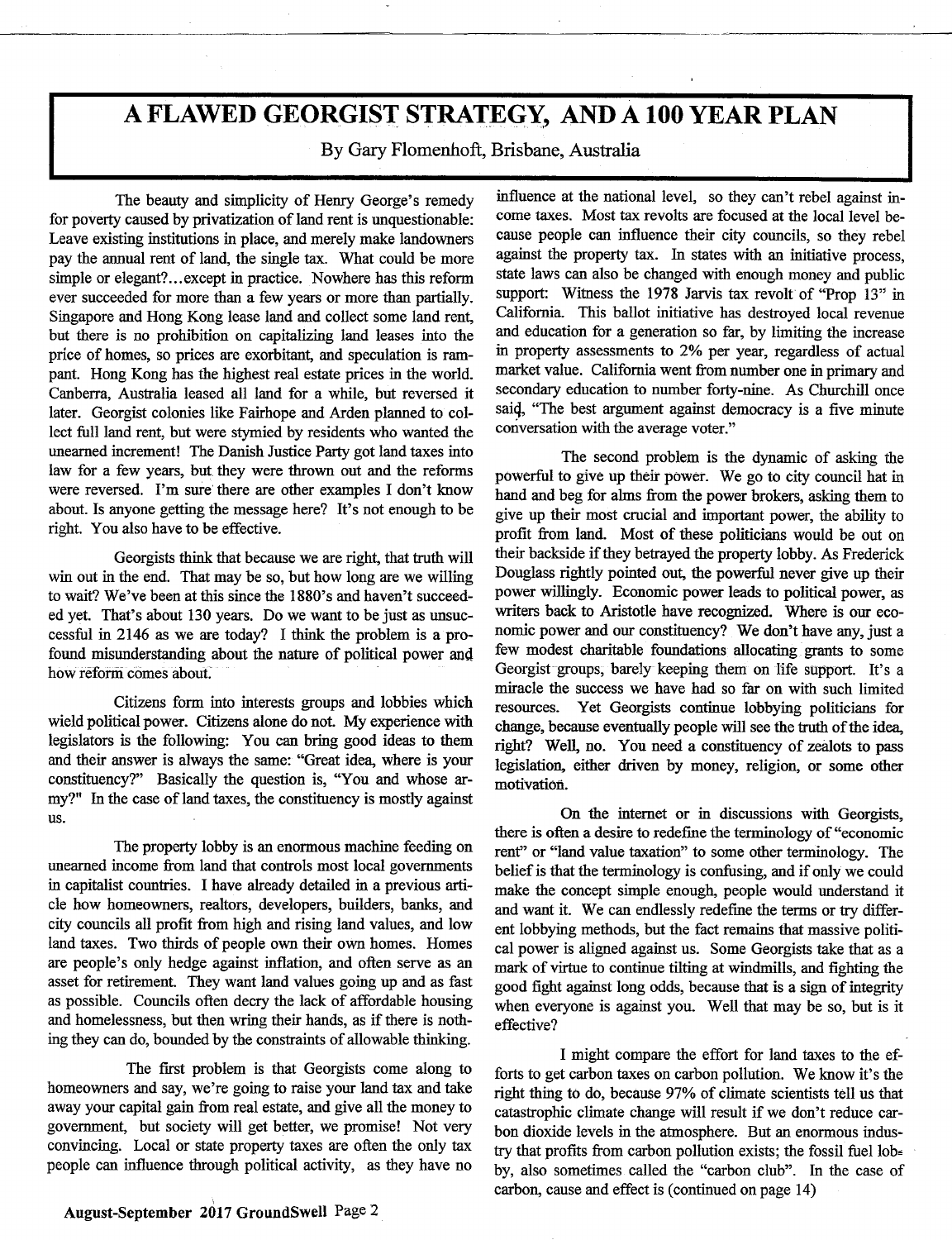### **GEORGIST STRATEGY** (from page 2)

much more obvious: Increase carbon taxes and you make carbon pollution more expensive and you reduce global warming and climate change. In the case of property taxes: increase land taxes, and reduce the price of land. Huh? Not so obvious, and 97% of scientists aren't telling people it's true. Many economists argue against it.

The fossil fuel lobby has enormous economic power and has managed to defy reality for decades by creating phony astroturf think-tanks, phony research, and bribing politicians with "campaign contributions" to oppose carbon taxes and other climate change reforms by lying to the public. Small carbon taxes or cap and trade systems sometimes get through but they are small, ineffective, and often reversed, just like land taxes. Case in point: Australia had a small carbon tax under the Labor government, which was immediately reversed by the incoming Liberal (read conservative) Party. In the case of climate change, we know that eventually reality will force a carbon tax on the public. But in the case of the land market, to quote Henry George, "Who will drive men to freedom?" What equivalent catastrophe will force land taxes on the public? Approximately every 18 years there is a land bubble and collapse, witness the 2008 GFC. You might compare it to a climate crisis. Did people suddenly realize that we need land taxes to prevent land speculation and boom-bust land cycles? NO, just the opposite! The banking system and Congress bailed out the bad loans of the banks, and issued more credit to the banking system to make sure banks remained solvent, and re-inflated the housing market to get prices rising again

Just before the Antarctic ozone hole was photographed by NASA satellites, the head of Dupont said, "...the ozone depletion theory is "a science fiction tale...a load of rubbish ... utter nonsense." Likewise, people such as Senator Imhofe of Oklahoma, in the pocket of the fossil fuel lobby, says, "global warming is the greatest hoax ever perpetrated on the American people". Regarding land reform, you have bankers and realtors saying that Georgist land taxes don't work, and in fact they have in the past when the reform was more popular. Now they don't even bother because a huge property lobby is on their side since 2/3 of people are now homeowners. Reports by government Treasuries, think tanks, and some economists all say that higher land taxes are the best tax, but it makes no difference, the lobby is too strong.

So, what to do? Using the same approach of appealing to politicians to pass legislation to reform the tax system is a losing proposition. Isn't that the definition of insanity, doing the same thing over and over again and expecting a different result? Isn't 130 years long enough? Do we want to be in the same position 130 years from now? I don't think so. Nothing is going to "drive men to freedom", because it is not obvious, and a huge property lobby is against us. The boom-bust land cycle from a "rent enclosed society", as Phil Anderson calls it, has been going on since at least 1800. That is 217 years so far. Nothing is going to stop it from going on another 217 years unless we change our strategy.

There are several elements to include:

I .Identify a constituency

2.Empower a constituency for change

3.Gain economic power

4.Gain political power

5.Change legislation or create separate legislative districts

Two thirds of people are homeowners. One third are not and are renters. Homeowners want land values as high as possible. Renters and future homeowners want land values as low as possible. Some existing homeowners might see the advantage of land taxes, while some renters might like the existing system because they can see profiting once they become homeowners. Let's assume for sake of argument that enlightened homeowners and greedy renters offset each other. So that leaves 1/3 of the population as a possible constituency. Have Georgists ever done anything to try to appeal to this group and get them on our side? Not that I know of.

There are many organizations representing tenants, tenant rights, and homeless people. Tenants are not necessarily powerless as they have obtained reforms like rent-control and other reforms in places like New York City. We should work with renter organizations to get them on our side. Here are some possibilities:

# Income tax deduction for tenant rent

The first US income tax passed in the late 1800's had a deduction for mortgage interest as it does now, but it also had a deduction for rent paid by housing tenants! That deduction was eliminated. That is a reform we could work for that would be very popular and gain the tenant constituency.

Sharing land rent through "Equal Protection under the Law"

Another approach could be through the  $14<sup>th</sup>$  amendment equal protection clause. It has been demonstrated by Joseph Stiglitz and others that the "Henry George Theorem" holds: Investments by local government into infrastructure and local services translates directly into higher land prices. "Value-capture" policies for financing of public transit is based on this understanding. Therefore, all local government spending directly benefits homeowners, but not tenant renters. Under the  $14<sup>th</sup>$  amendment, government policy is not allowed to benefit one group of citizens but not another group, or at their expense. Two-thirds of citizens get an annual dividend in increasing land values from local government investment, while tenant renters do not. A lawsuit under the  $14<sup>th</sup>$  amendment could challenge this and require that tenant renters also receive an annual share of land rent.

Another example is the giveaway of broadcast spectrum to media companies instead of charging rent for the public who own it. A class action suit on behalf of the public owners of the airwaves, and demand for dividends from spectrum could also be popular.

# Get On Board Basic Income and "Commons" Movements

Basic (Guaranteed) Income is becoming very popular recently in policy circles due to the threat of automation and AI replacing human labor. The (continued on page 15)